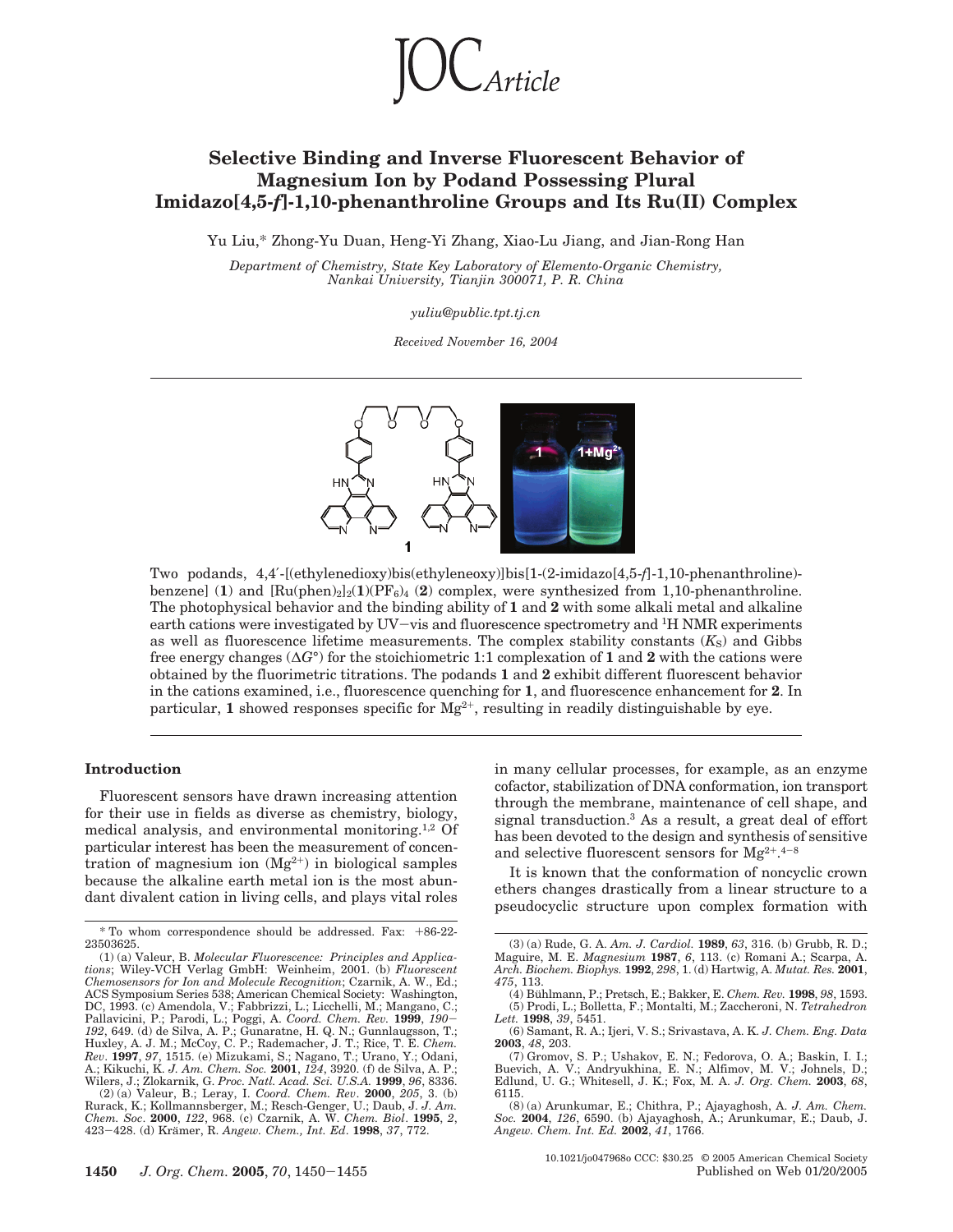# **CHART 1. Structures of Compounds 1**-**<sup>3</sup>**



metal ions. If this conformational change could be converted into physical signs, such as UV absorption and fluorescence, etc., it would be possible to establish more sensitive cation sensors.  $8a, 9-13$  For instance, a watersoluble open-chain compound containing aminonaphthalimide groups displayed high selectivity and sensitivity for Hg2+. <sup>9</sup> A noncyclic polyether dicarboxylic acid ionophore could be used as an extraction reagent to separate  $Pb^{2+}$  from weakly acidic aqueous solutions.<sup>12</sup> In addition, because of a unique combination of chemical stability, redox properties, luminescence intensity, and excitedstate lifetime, the ruthenium complexes of the polypyridine-type family<sup>14-16</sup> have been used extensively not only as photosensitizers in a variety of intermolecular electrontransfer processes15 but also to obtain photoinduced energy- or electron-transfer processes in suitably designed supramolecular systems.16

In the present study, we report the syntheses and characterization of 4,4′-[(ethylenedioxy)bis(ethyleneoxy)]-

(10) (a) Choy, E. M.; Evans, D. F.; Cussler, E. L. *J. Am. Chem. Soc*. **1974**, *96*, 7085. (b) Duax, W. L.; Smith, G. D.; Strong, P. D. *J. Am.*<br>*Chem. Soc.* **1980**, *102*, 6725. (c) Vögtle, F.; Weber, E. *Angew. Chem., Int. Ed. Engl.* **1979**, *18*, 753. (d) Tümmler, B.; Maass, G.; Weber, E.; Wehner, W.; Vgtle, F. J. Am. Chem. Soc. **1977**, 99, 4683. (11) (a) Suzuki, Y.; Morozumi, T.; Nakamura, H.; Shimomura, M.;

Hayashita, T.; Bartsch, R. A. *J. Phys. Chem. B* **1998**, *102*, 7910. (b) Morozumi, T.; Anada, T.; Nakamura, H. *J. Phys. Chem. B* **2001**, *105*, 2923.

(12) Hiratani, K.; Sugihara, H.; Kasuga, K.; Fujiwara, K.; Hayashita, T.; Bartsch, R. *J. Chem. Soc., Chem. Commun.* **1994**, 319.

(13) Collado, D.; Perez-Inestrosa, E.; Suau, R.; Desvergne, J. P.;

Bouas-Laurent, H. *Org. Lett.* **2002**, *4*, 855. (14) (a) Duati, M.; Tasca, S.; Lynch, F. C.; Bohlen, H.; Vos, J. G.; Stagni, S.; Ward, M. D. *Inorg. Chem. 2003, 42, 8377.* (b) Laye, R. H.;<br>Bell, Z. R.; Ward, M. D. *New J. Chem. 2003, 27, 684.* (c) Chanda, N.;<br>Laye, R. H.; Chakraborty, S.; Paul, R. L.; Jeffrey, J. C.; Ward, M. D.; Lahiri, G. K. *J. Chem. Soc., Dalton Trans.* **2002**, *18*, 3496. (d) Couchman, S. M.; Dominguez-Vera, J. M.; Jeffery, J. C.; McKee, C. A.; Nevitt, S.; Pohlman, M.; White, C. M.; Ward, M. D. *Polyhedron* **1998**, *17*, 3541.

(15) (a) Meyer, T. J. *Pure Appl. Chem.* **1986**, *58*, 1193. (b) Juris, A.; Balzani, V.; Barigelletti, F.; Campagna, S.; Belser, P.; Zelewsky, A. *Coord. Chem. Rev.* **1988**, *84*, 85. (c) Balzani, V.; Bolletta, F.; Gandolfi, M. T.; Maestri, M. *Top. Curr. Chem.* **1978**, *75*, 1. (d) Kalyanasundaram, K. *Photochemistry of Polypyridine and Porphyrin Complexes*; Academic Press: London, 1991.

bis[1-(2-imidazo[4,5-*f*]1,10-phenanthroline)benzene] (**1**) and its Ru(II) polypyridine complexes (**2**) and also their photophysical behavior upon complexation with alkali/ alkaline earth metal ions. Comparison of the photophysical behavior of these podands with that of the parent fluorophore analogue **3** (Chart 1) will further our understanding of the luminescent origin upon complexation with cations. Our particular interest is to investigate how Ru(II) coordination with fluorophore affects the fluorescent behavior and the cation selectivity of the podand upon complexation with these metal ions.

#### **Experimental Section**

**Materials.** *N*,*N*-Dimethylformamide (DMF) was dried over calcium hydride for 2 days and then distilled under a reduced pressure prior to use. 1,10-Phenanthroline-5,6-dione,<sup>17</sup> 2-(4'hydroxyphenyl)imidazo[4,5-*f*]-1,10-phenanthroline (HOP),18 compound 3,<sup>19</sup> triethyleneglycol di(toluene-p-sulfonate),<sup>20</sup> and  $Ru(phen)<sub>2</sub>Cl<sub>2</sub>$ <sup>21</sup> were prepared according to the literature procedures.

**Spectrophotometric Titrations.** Fluorescence spectra were measured using a conventional quartz cell  $(10 \times 10 \times$ 45 mm) at 25 °C with the excitation and emission slits of 5 nm width for **1** and 10 nm width for **2**, respectively. The titration solutions were prepared in 10.0 mL volumetric flasks with the guest/host molar ratio ranging from 0 to ca. 200. The sample solutions at a host concentration of approximately  $2 \times 10^{-5}$  mol·dm<sup>-3</sup> were excited at 350 nm for  $1$  and 450 nm for **2** to give a strong emission, and the fluorescence intensity at the emission maximum was used to determine the complex stability constants.

The fluorescence quantum yields were determined according to the reported procedure<sup>22</sup> and using quinine sulfate in  $5 \text{ M}$  $H<sub>2</sub>SO<sub>4</sub>$  as the reference standard ( $\Phi$ <sub>F</sub> = 0.55). Fluorescence lifetimes were measured using time-resolved fluorescence spectroscopy. The molecules were excited at 400 nm using the frequency-doubled output of a picosecond-pulse laser with 5 *µ*J energy. The experimental conditions used were as follows: [host] =  $2 \times 10^{-5}$  M, [Mg<sup>2+</sup>] = 10 mM, [K<sup>+</sup>] = 10 mM. The uncertainty in  $\tau$  is  $5-10\%$  for the biexponential decays.

<sup>(9)</sup> Guo, X. F.; Qian, X. H.; Jia, L. H. *J. Am. Chem. Soc.* **2004**, *126*, 2272.

<sup>(16) (</sup>a) Scandola, F.; Indelli, M. T.; Chiorboli, C.; Bignozzi, C. A. *Top. Curr. Chem.* **1990**, *158*, 73. (b) Balzani, V.; Scandola, F. *Supramolecular Photochemistry*; Harwood: Chichester, 1991. (c) Sauvage, J.-P.; Collin, J.-P.; Chambron, J.-C.; Guillerez, S.; Coudret, C.; Balzani, V.; Barigelletti, F.; De Cola, L.; Flamigni, L. *Chem. Rev.* **1994**, *94*, 993. (d) Balzani, V.; Juris, A.; Venturi, M.; Campagna, S.; Serroni, S. *Chem. Rev.* **1996**, *96*, 759. (e) Ruthkosky, M.; Kelly, C. A.; Zaros, M. C.; Meyer, G. J. *J. Am. Chem. Soc.* **1997**, *119*, 12004.

<sup>(17)</sup> Wu, J. Z.; Li, L.; Zeng T. X.; Ji, L. N. *Polyhedron* **1997**, *16*, 103.

<sup>(18)</sup> Steck E. A.; Day, A. R. *J. Am. Chem. Soc.* **1943**, *65*, 452.

<sup>(19)</sup> Wu, J. Z.; Yang, G.; Chen, S.; Ji, L. N.; Zhou, J. Y.; Xu, Y. *Inorg. Chim. Acta* **1998**, *283*, 17. (20) Ouchi, M.; Inoue, Y.; Liu, Y.; Nagamune, S.; Nakamura, S.;

Wada, K.; Hakushi, S. *Bull. Chem. Soc. Jpn.* **1990**, *63*, 1260. (21) Sullivan, B. P.; Salmon, D. J.; Meyer, T. J. *Inorg. Chem.* **1978**,

*<sup>17</sup>*, 3334. (22) (a) Demas, J. N.; Crosby, G. A. *J. Phys. Chem.* **1971**, *75*, 991.

<sup>(</sup>b) Diwu, Z.; Zhang, C.; Klaubert, D. H.; Haugland, R. P. *J. Photochem. Photobiol. A: Chem.* **2000**, *131*, 95.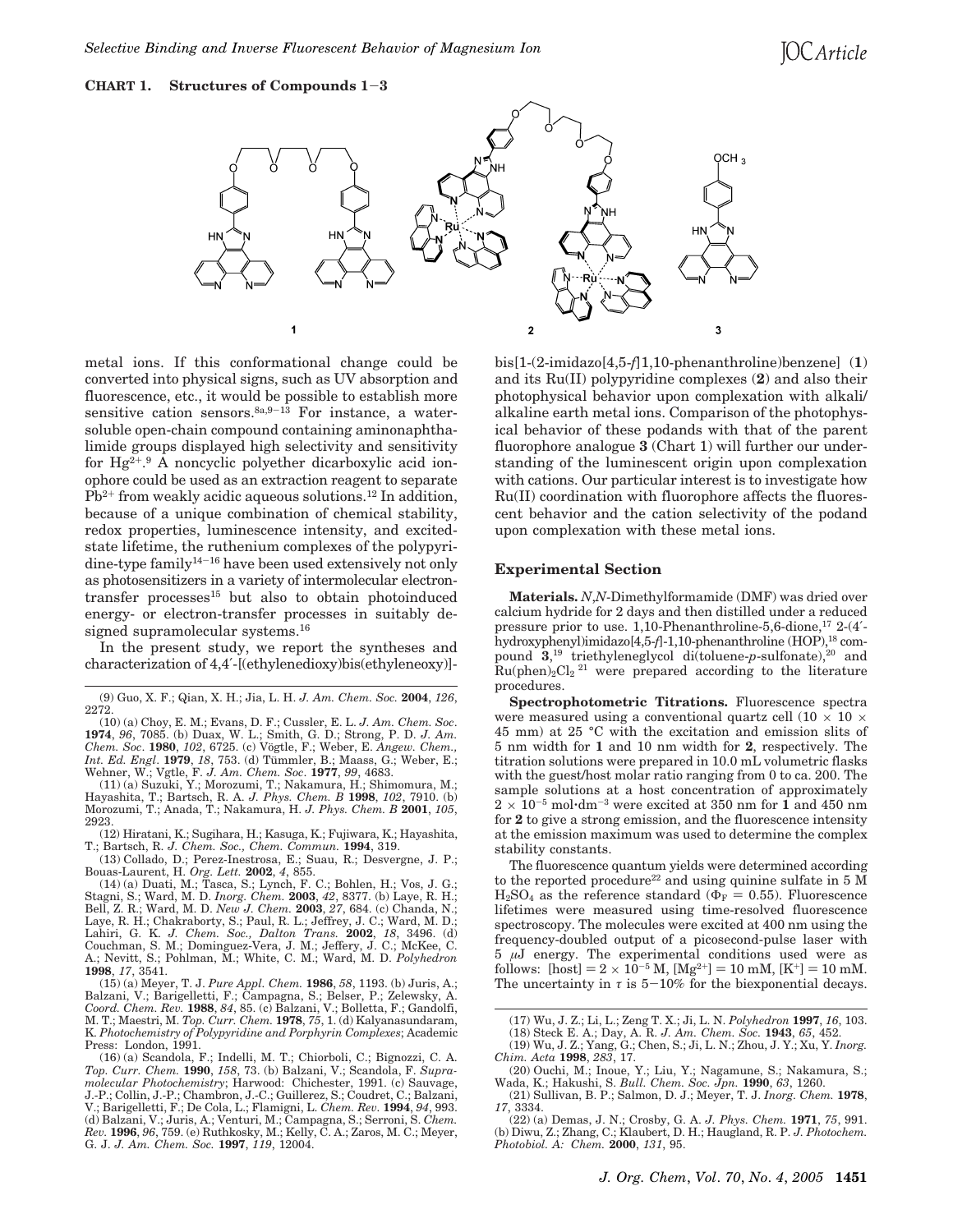# **SCHEME 1. Synthesis Routes to Compounds 1**-**<sup>3</sup>**



**4,4**′**-[(Ethylenedioxy)bis(ethyleneoxy)]bis[1-(2-imidazo- [4,5-***f***]1,10-phenanthroline)benzene] (1).** To a solution of 2-(4′-hydroxyphenyl)imidazo-[4,5-f]1,10-phenanthroline (HOP) (312 mg, 1 mmol) in DMF (10 mL) was added anhydrous  $K_2CO_3$  (0.15 g, 1 mmol). The mixture was stirred for 2 h at room temperature under nitrogen, to which triethylene glycol ditosylate (0.48 mmol) in dry DMF (10 mL) was added dropwise with stirring, and then the whole solution was heated to 80 °C for 24 h. The resultant solution was evaporated under reduced pressure to give a deep-brown ropy solid, and then the solid was washed several times with water, chloroform, and ethanol, respectively. The obtained solid was dried in vacuo to give pure brown powder **<sup>1</sup>** in 45% yield: mp 248- 251 °C; FAB-MS *m*/*z* 739.5 (M+), calcd 738.8; 1H NMR (DMSO*<sup>d</sup>*6, TMS, ppm) *<sup>δ</sup>* 3.63 (s, 4H), 3.82-3.85 (t, 4H), 4.21-4.23 (t, 4H), 7.18-7.21 (d, 4H), 7.78-7.83 (m, 4H), 8.20-8.22 (d, 4H), 8.86-8.93 (d, 4H), 9.00-9.02 (m, 4H), 13.6 (s, 2H); IR (KBr) *ν*/cm-<sup>1</sup> 3332, 3054, 2871, 1891, 1733, 1652, 1611, 1563, 1521, 1481, 1450, 1395, 1352, 1293, 1252, 1180, 1122, 1068, 1033, 950, 838, 807, 741, 693, 652, 623, 550, 526, 471, 410; UV-vis (H2O) *<sup>λ</sup>*max (*/*M-<sup>1</sup> cm-1) 281 (55800), 310 nm (37500). Anal. Calcd for C<sub>44</sub>H<sub>34</sub>O<sub>4</sub>N<sub>8</sub>: C, 71.53; H, 4.64; N, 15.17. Found: C, 71.25; H, 4.45; N, 14.81.

 $[\mathbf{Ru(phen)_2}]_2(1)(\mathbf{PF}_6)_4(2)$ . A sample of  $Ru(phen)_2Cl_2(0.25)$ mmol) was mixed with **1** (0.25 mmol) in a 250 mL roundbottom flask. About 100 mL of absolute ethanol was added, and the solution was refluxed for ca. 5 h. It was then filtered to remove unreacted reagents. The solution was diluted with water to about 200 mL, and saturated  $NH_4PF_6$  was added to precipitate a brown solid. The solid was filtered, washed with ether  $(3 \times 15 \text{ mL})$ , and then dried in a vacuum oven. The resulting rude product was dissolved in methanol and reprecipitated in ether. The obtained solid was then dried in vacuo to give the final product with a yield of 75%: mp  $> 300 °C$ ; <sup>1</sup>H NMR (DMSO-*d*6, TMS, ppm) *<sup>δ</sup>* 3.69(s, 4H), 3.83-3.85 (t, 4H), 4.35-4.37 (t, 4H), 6.91-6.95 (m, 8H), 7.10(d, 4H), 7.25 (d, 8H), 7.69-7.76 (m, 4H), 7.94-7.97 (m, 4H), 8.08-8.13 (m, 4H), 8.19-8.22 (d, 4H), 8.63-8.66 (d, 4H), 9.19-9.21 (m, 8H), 9.59- 9.61 (d, 4H); IR (KBr) *ν*/cm-<sup>1</sup> 3381, 3065, 2922, 1970, 1733, 1651, 1611, 1578, 1507, 1480, 1453, 1429, 1365, 1292, 1252, 1233, 1181, 1111, 1041, 949, 847, 776, 740, 722, 656, 558, 528, 404; UV-vis (H<sub>2</sub>O)  $\lambda_{\text{max}}$  ( $\epsilon/M^{-1}$ cm<sup>-1</sup>) 268.0 (137805), 289.5 (102146), 431 (25610), 460 nm (26780). Anal. Calcd for  $C_{92}H_{66}O_4N_{16}P_4F_{24}Ru_2 \cdot 4H_2O$ : C, 48.72; H, 3.67; N, 9.28. Found: C, 48.98; H, 3.86; N, 9.13.

### **Results and Discussion**

**Synthesis.** Our synthesis began with 1,10-phenanthroline. The intermediates 1,10-phenanthroline-5,6 dione and 2-(4′-hydroxyphenyl)imidazo[4,5-*f*]1,10-phenanthroline (HOP) as well as compound **3** were prepared according to the literature procedure. Treating HOP with triethyleneglycol di(toluene-*p*-sulfonate) in DMF afforded **1** in 45% yield. Then, complex **2** was synthesized in 75% yield by the coordination reaction of **1** with  $Ru(phen)<sub>2</sub>Cl<sub>2</sub>$ (Scheme 1). For the complexes **2**, two diastereoisomers are formed as a result of the chirality of the octahedral coordination around the ruthenium center. No efforts were made to separate these isomers.

**Fluorescence Behaviors.** As can be seen from Figure 1, when excesses equivalent alkali metal and alkaline earth metal cations were added to the DMF solution of **1**, the relative emission intensity of **1** decreased along with different red shifts of the emission spectra. The replacement of podand **1** by compound **3** did not result in any significant changes upon the addition of these cations in the same conditions, suggesting that the formation of complexes be as a result of the interaction between oxyethylene moiety in **1** and the metal ions. In that case, the oxygen atoms attached to the benzene rings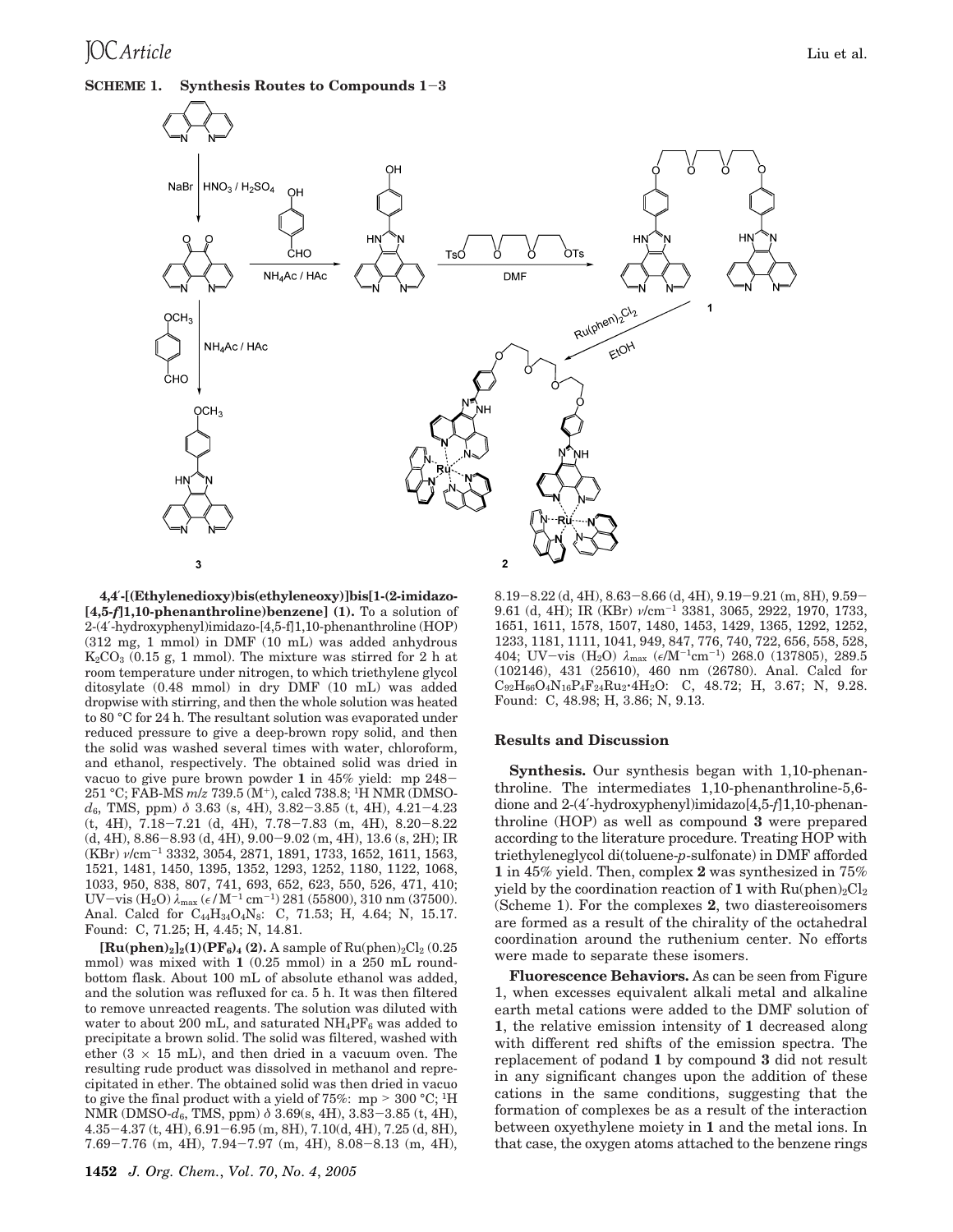# **IOC** Article



**FIGURE 1.** Fluorescence spectra of  $1 (2.6 \times 10^{-5} \text{ M})$  in the absence and in the presence of  $Li^+(1.09 \times 10^{-2} M)$ , Na<sup>+</sup> (1.20)  $\times$  10<sup>-2</sup> M), K<sup>+</sup> (1.17  $\times$  10<sup>-2</sup> M), Mg<sup>2+</sup> (1.00  $\times$  10<sup>-2</sup> M), Ca<sup>2+</sup>  $(1.01 \times 10^{-2} \text{ M})$ , and Ba<sup>2+</sup>  $(1.03 \times 10^{-2} \text{ M})$  in DMF at 25 °C. Excitation wavelength: 350 nm. Bandwidth  $(E_x)$ : 5 nm. Bandwidth  $(E_m)$ : 5 nm.



**FIGURE 2.** Fluorescence spectral changes of  $1 (2.6 \times 10^{-5})$ M) and the nonlinear least-squares analysis (inset) of the differential intensity  $(\Delta I_f)$  to calculate the complex stability constants  $(K<sub>s</sub>)$  upon addition of magnesium perchlorate  $(0-3.28 \times 10^{-3} \text{ M}, \text{ a}-\text{o})$  in DMF at  $25^{\circ}$ C, excitation wavelength ( $\lambda_{\rm ex}$ ) 350 nm. Bandwidth ( $E_{\rm x}$ ): 5 nm. Bandwidth ( $E_{\rm m}$ ): 5 nm.

in **1** served as the donor for coordination with cations, which reduced the electron-donating character of these oxygen atoms, making them conversely change into "the acceptor" compared with the amino group in imidazole. Consequently, upon excitation by light, intramolecular charge transfers from the donor (amino group in imidazole) to "the acceptor" (oxygen atom attached to the benzene ring) would lead to a red shift of the emission spectrum of **1**. 1a

Different from other cations, not only a large decrease of the monomer emission was shown in the fluorescent spectra of  $1$  upon binding of  $Mg^{2+}$  but also a corresponding increase of the intramolecular excimer emission was observed at 503 nm (Figure 2). The result allows **<sup>1</sup>**'Mg2<sup>+</sup> to be readily distinguished by eye, as shown in Figure 3. One reasonable explanation for this observation is that the mutual distance of two imidazo[4,5-*f*]-1,10-phenanthroline fluorophores in **1** decreased due to binding of  $Mg^{2+}$  to oxyethylene moiety, leading to the formation of the intramolecular excimer.<sup>9,11</sup>



**FIGURE 3.** Visible emission observed from samples of **1** and various alkali metal and alkaline earth cations. Left to right: no metal,  $1 + Li^{+}$ ,  $1 + Na^{+}$ ,  $1 + K^{+}$ ,  $1 + Mg^{2+}$ ,  $1 + Ca^{2+}$ , and  $1 + Ba^{2+}$ .



**FIGURE 4.** Fluorescence spectra of  $2$  (2.1  $\times$  10<sup>-5</sup> mol/L) in the absence and in the presence of Li<sup>+</sup> (1.05  $\times$  10<sup>-2</sup> mol/L),  $Na^+(1.01 \times 10^{-2} \text{ mol/L}), K^+(1.01 \times 10^{-2} \text{ mol/L}), Mg^{2+}(0.99 \times$ 10<sup>-2</sup> mol/L), Ca<sup>2+</sup> (0.99  $\times$  10<sup>-2</sup> mol/L), and Ba<sup>2+</sup> (1.01  $\times$  10<sup>-2</sup> mol/L) in DMF at 25 °C. Excitation wavelength: 450 nm. Bandwidth  $(E_x)$ : 10 nm. Bandwidth  $(E_m)$ : 10 nm.

**TABLE 1. Fluorescence Quantum Yields (ΦF) of 1, 2, and Their Complexes in DMF**

|          |                 | complexes       |          |                                        |           |           |                 |
|----------|-----------------|-----------------|----------|----------------------------------------|-----------|-----------|-----------------|
|          | ligand          | Li <sup>+</sup> | $Na^{+}$ | $K^+$                                  | $Mg^{2+}$ | $Ca^{2+}$ | $Ba^{2+}$       |
| $\bf{2}$ | 0.067<br>0.0017 | 0.070<br>0.0019 | 0.068    | 0.069<br>$0.0017$ 0.0017 0.0021 0.0017 | 0.045     | 0.061     | 0.044<br>0.0020 |

In sharp contrast, the addition of alkali metal and alkaline earth metal ions to the DMF solution of **2** enhanced its relative emission intensity under comparable conditions, but no shift was observed, as illustrated in Figure 4. On one hand, the coordination of  $Ru^{2+}$ enlarges the size of terminal group, making it difficult to form the intramolecular excimer. On the other hand, the metal complexation suppresses the intramolecular photoinduced electron transfer (PET) from the oxygen lone pairs to the Ru (II) center, resulting in the fluorescence enhancement.1a Herein, the largest enhancement was still given upon binding of Mg2+, indicating that **2** was more sensitive and selective for this cation.

We also determined the fluorescence quantum yields  $(\Phi_F)$  of **1**, **2**, and their complexes with cations. As can be seen from Table 1, the quantum yields of both **1** and **2** are low (0.067 for **1**, and 0.0017 for **2**). One possible reason for the observations is that the flexibility of the oxyethylene moiety allows two terminal groups to come into close contact, resulting in the fluorescent self-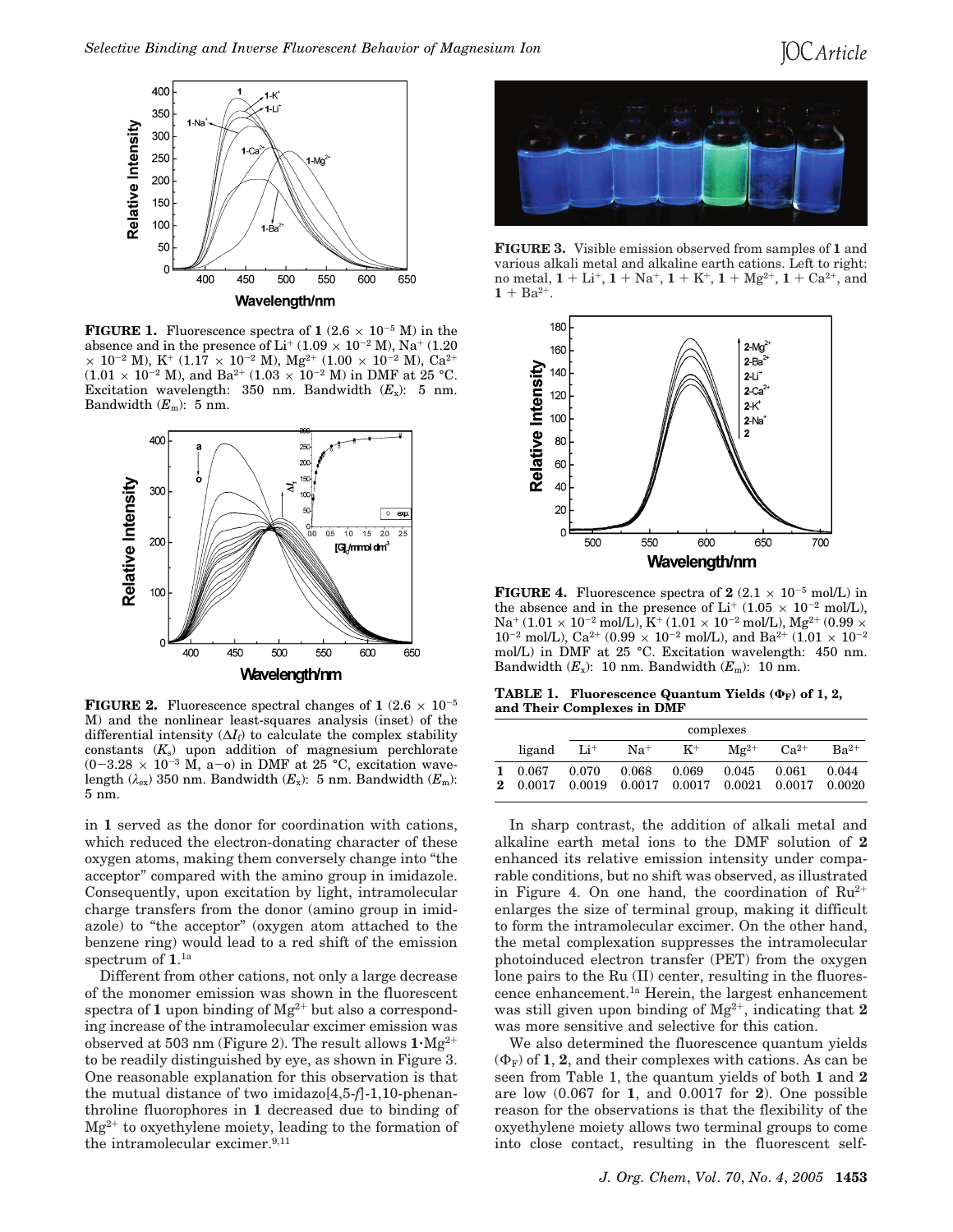**TABLE 2. Spectral Data and Fluorescence Lifetimes (***τ***)** of 1 and 2 in the Absence and Presence of  $Mg(CIO<sub>4</sub>)<sub>2</sub>$  or **KClO<sub>4</sub>** in DMF at 25  $^{\circ}$ C

|   |           |     | host guest $\lambda_{\rm abs}/\rm nm$ $\epsilon/\rm M^{-1}cm^{-1}$ $\lambda_{\rm ex}/\rm nm$ |     | $\tau_s$ /ns<br>$(f_s/g_0)^a$ | $\tau_I$ /ns<br>$(f_1/\%)$ |
|---|-----------|-----|----------------------------------------------------------------------------------------------|-----|-------------------------------|----------------------------|
| 1 | none      | 281 | 55800                                                                                        | 440 | 1.9(52.6)                     | 10.0(47.4)                 |
|   | $K^+$     | 282 | 56726                                                                                        | 443 | 1.9(49.5)                     | 10.1(50.5)                 |
|   | $Mg^{2+}$ | 285 | 54874                                                                                        | 503 | 1.3(50.7)                     | 23.6(49.3)                 |
| 2 | none      | 460 | 26780                                                                                        | 587 | 2.9(21.7)                     | 104.3(78.3)                |
|   |           | 289 | 102146                                                                                       |     |                               |                            |
|   | $K^+$     | 460 | 27219                                                                                        | 586 |                               | $7.1(24.9)$ 132.4 (75.1)   |
|   |           | 289 | 103539                                                                                       |     |                               |                            |
|   | $Mg^{2+}$ | 460 | 29780                                                                                        | 586 |                               | $22.1(32.0)$ 129.6 (68.0)  |
|   |           | 288 | 113240                                                                                       |     |                               |                            |

 $a f<sub>s</sub>$  is the fractional intensity corresponding to the decay time *τ*s.

**TABLE 3. Stability Constants (***K***S) for Stoichiometric 1:1 Complexation of 1 and 2 with Alkali Metal and Alkaline Earth Metal Ions in DMF at 25** °**C**

| $Li^+$                                                                                                                                                                                                                                   |  | $Na^+$ $K^+$ |                                                                                                                                                          | $\rm Mg^{2+}$ $\rm Ca^{2+}$ | $Ba^{2+}$  |  |  |
|------------------------------------------------------------------------------------------------------------------------------------------------------------------------------------------------------------------------------------------|--|--------------|----------------------------------------------------------------------------------------------------------------------------------------------------------|-----------------------------|------------|--|--|
|                                                                                                                                                                                                                                          |  |              | $1\quad 887 \pm 20\quad 271 \pm 10\quad 335 \pm 10\quad 12600 \pm 300\quad 1230 \pm 50\quad 338 \pm 10$<br>2 a $583 \pm 20$ $325 \pm 10$ $2410 \pm 50$ a |                             | $747\pm20$ |  |  |
| $\alpha$ m $\alpha$ . A m $\alpha$ is the set of the set of the set of the set of the set of the set of the set of the set of the set of the set of the set of the set of the set of the set of the set of the set of the set of the set |  |              |                                                                                                                                                          |                             |            |  |  |

*<sup>a</sup>* The ∆*F* values of the fluorescence intensity were too small to measure.

quenching. It is noted that, upon complexation with alkali metal cations, the corresponding quantum yields hardly change, while those upon complexation with alkaline earth cations show an obvious decrease for **1**, which is consistent with the fluorescence spectra feature. These observations suggest that the complexation between host **1**/**2** and alkaline earth cations should be stronger than that of them with alkali metal cations.

Time-resolved fluorescence decay measurements provided us useful information about the excited-state dynamics of the fluorophores. When fitting the obtained fluorescence decay data to the equation

$$
F(t) = \sum A_i \exp(-t/\tau_i) \ (i = 1, 2, ...)
$$

it was observed that the decay curve for **1** and **2** in the presence and absence of cations could not be fitted to a single-exponential function but could be fitted well to a linear combination of two exponential functions. The fluorescence lifetimes (*τi*) for **1** and **2** in the presence and absence of  $Mg(CIO<sub>4</sub>)<sub>2</sub>$  or  $KClO<sub>4</sub>$  in DMF are summarized in Table 2. The two-component decay observed for **1** or **2** in the presence and absence of cations indicates that there should be an intramolecular equilibrium between the two different conformations in excited singlet states, one of which might be the species having a molecular conformation of a extended type where two terminal groups fall apart and the other pseudocyclic, and also that the interconversion of the two species is much slower than the fluorescence decay, which occurs on the nanosecond time scale. It is reasonable that two ensembles of the conformations should contain a number of related structures but differing in the orientation of the end groups, although we do not have any direct evidence. For **1**, the longer lifetime corresponds to the emissions of the pseudocyclic conformation, and the shorter lifetime corresponds to that of the extended type conformation. Upon complexation with Mg2+, the longer lifetime of **1** increased from 10.0 to 23.6 ns companying with a slight enhance-



**FIGURE 5.** Job's plots for the binding of  $Mg^{2+}$  ion with (a) **1** and (b) **2**.



**FIGURE 6.** 1H NMR spectra of podand **1** before (a) and after (b) the addition of magnesium perchlorate in DMSO-*d*<sup>6</sup> at room temperature.

ment of the fractional intensity, which could be attributed to the good matching sizes between its pseudocyclic and  $Mg^{2+}$  resulting in the further close contact of the two fluorophore terminal groups. It is interesting to note that the longer lifetime of **2** increased only 24% upon complexation with  $Mg^{2+}$ , while its shorter lifetime enhanced 7.6 times. Therefore, one might deduce reasonably that the longer lifetime of **2** should be due to the emissions of the extended type conformation, and the shorter lifetimes should correspond to that of the pseudocyclic conformation.

**Binding Constants.** Quantitative investigations of the binding behavior of **1** and **2** have been performed with alkali/alkaline earth cations in DMF by means of titration fluorimetry to give the complex stability constants  $(K_S)$ . In the fluorimetric titration experiments, the fluorescence intensity of **2** gradually increased with increasing guest concentration, while that of **1** decreased with an obvious bathochromic shift, as shown in Figure 1. The fluores-